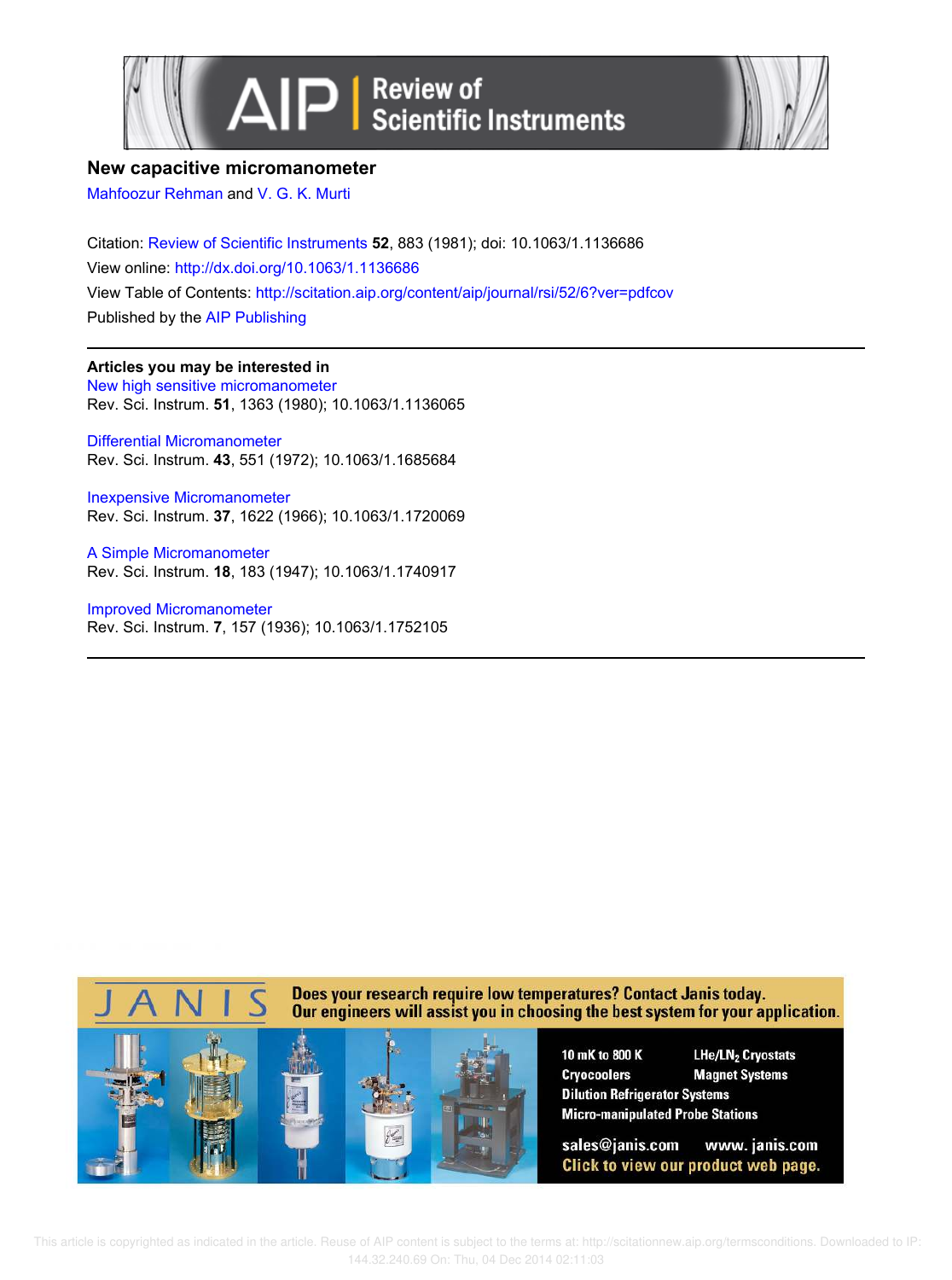# **New capacitive micromanometer**

Mahfoozur Rehman and V. G. K. Murti

*Department of Electrical Engineering. Indian Institute of Technology. Madras-600 036. India*  IReceived 11 February 1980; accepted for publication 2 February 1981)

The theory, design, and preliminary test results of a new capacitive micromanometer for differential pressure measurement are presented. A U-tube manometer and two cylindrical cross capacitors are used to transduct pressure variation to capacitance variation linearly. The change in capacitance is measured with the help of a 2-winding transformer ratio bridge employing an 8 decade Inductive Voltage Divider (IVD). The value of differential pressure is obtained with a resolution of 60 m Pa in terms of the IVD ratio readings. The unit constructed can measure pressures from very low values to 10 k Pa. It is considered that the proposed system can be developed as a primary standard for the measurement of low range differential pressures.

PACS numbers: 07.30.Dz

### **INTRODUCTION**

The precise and accurate measurement of differential pressure in the low and medium ranges is required in connection with a number of scientific and technical applications. Most of the resistive, inductive, and capacitive transducers used for this purpose<sup>1,2</sup> have accuracies limited to about 0.1% and linearity limited to  $1\%$  of full scale, due to the characteristics of the primary sensor and/or the final measuring circuit. The micromanometer is considered to be the most sensitive among the purely mechanical instruments. Different methods have been employed to sense the difference in fluid levels in the limbs of the manometer. A highly accurate and sensitive ultrasonic micromanometer with a resolution of 1.4 m Pa and an accuracy of 0.01% has been developed by Heydemann *et al.*<sup>3</sup> Another interferometric oil manometer has been developed at NPL(UK) with an accuracy of  $0.5\%$  and a range of  $0.3-6$  Pa.<sup>4</sup>

The system presented here uses a capacitive secondary transducer in conjunction with a U-tube mercury manometer as the primary sensor. Two cylindrical cross capacitors are placed at the same level and the two columns of the U tube are placed coaxially in their central spaces as shown in Fig. 1. The effective lengths of the two capacitors are fixed by the levels of the grounded mercury columns in the two limbs of the U-tube manometer. On the application of pressure, one capacitance increases while the other decreases. The differential change in capacitance is measured on a transformer bridge which comprises the two capacitors, an IVD, and a detector connected as shown in Fig. 2. Ideally, the change in pressure and the change in IVD ratio required for bridge balance are linearly related. As the ratio of a good IVD can be read with as high an accuracy and resolution as 1 ppm, the same advantages with some limitations imposed by the pressure-capacitance transduction are carried over to the measurement of differential pressure. As a result of the differential system used, some of the effects due to temperature and humidity tend to cancel out. The theory and experimental results on the constructed model indicate that the proposed system lends itself to development as a primary instrument for the precise and accurate measurement of pressures in the low range.

Another scheme using the same transducer, described elsewhere,<sup>5</sup> requires a considerably longer time for measurement during which the pressure should be held steady. In the present method the differential pressure is obtained after a single balancing adjustment after pressure is applied.

## I. **THEORY**

In the cylindrical cross capacitor of the shape suggested by Thompson,<sup>6</sup> four uniform circular cylinders are arranged with their axes parallel and situated in free space at the corners of a square, with the gaps between the adjacent cylinders kept very small. Let  $C_1$  and  $C_2$ be the capacitances between the opposite pairs of cylinders. If  $C_1 = C_2 = C_0$ , then it has been shown<sup>6</sup> that  $C_0$  $= (\epsilon_0/\pi)(\ln 2)(L)$  farads, where L is the length of the cylinder in meters. It has also been shown that even if  $C_1$ deviates slightly from  $C_2$ , their mean value very closely approaches the above expression for  $C_0$ . For instance, the mean value differs from the above expression for  $C_0$  by only 0.01 ppm for 340 ppm difference between  $C_1$ and C*z •* When a conducting grounded rod is inserted into the central space of the cylindrical cross capacitor, the capacitance of the latter decreases due to the shielding action of the former.<sup>7,8</sup> Over an appreciable range, the change in the position of the conducting rod is linearly related to the change in capacitance, unaffected by the fringing effect present at the tip of the conducting  $rod$ ,<sup> $6$ </sup> provided the flux distribution is reproducible in both positions. This effect is utilized in the transducer system to be described.

In the present scheme, two cylindrical cross capacitors are fabricated and kept vertical with their bottom ends at the same level. A U-tube manometer is positioned such that its two mercury columns are symmetrically and coaxially situated in the central spaces of the two cross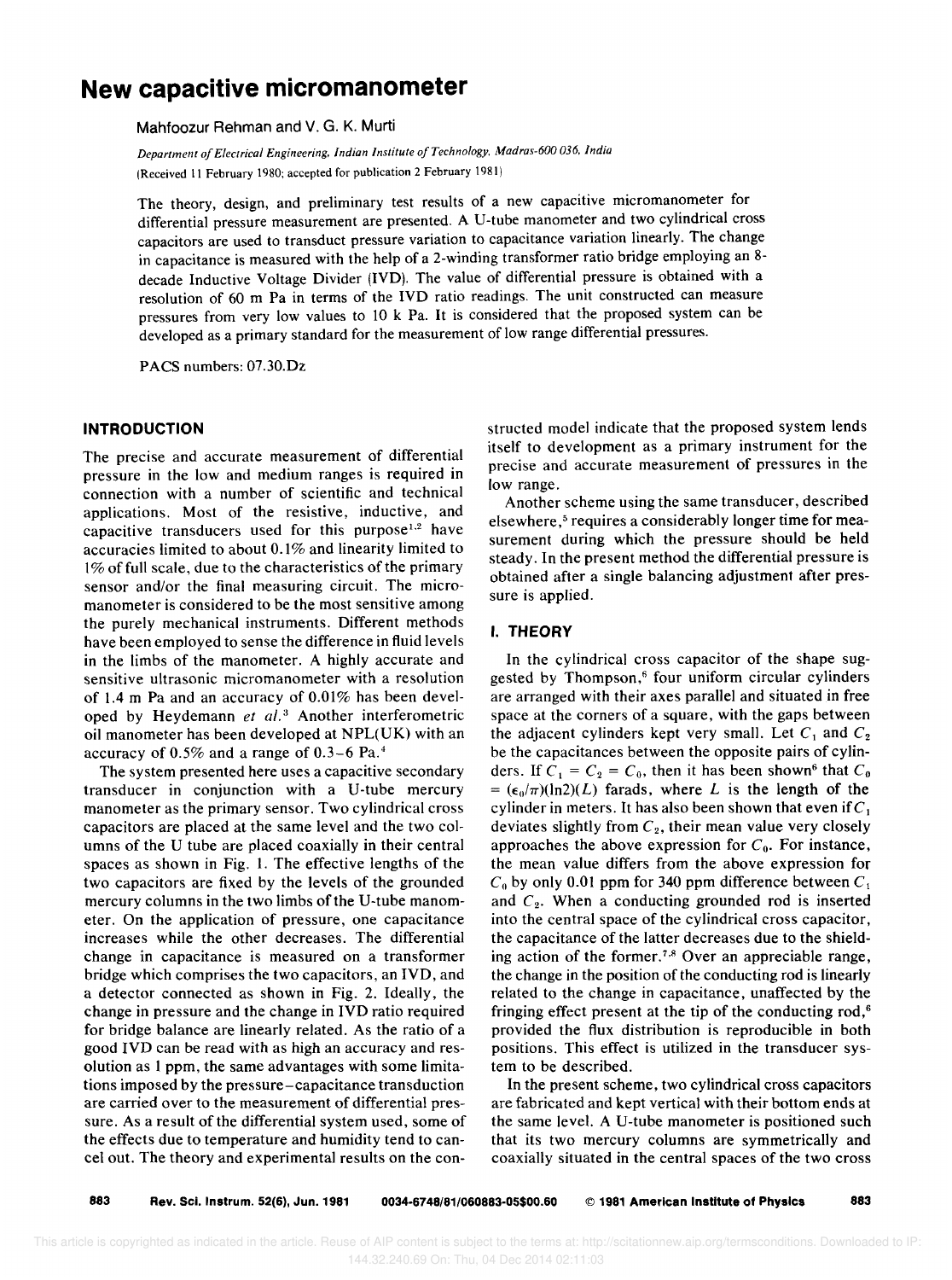

FIG. 1. Constructional details of the capacitive micromanometer: (1) higher potential electrode. (2) sheet with holes, (3) guarded electrode. Dimensions are in millimeters.

capacitors. The mercury is kept at ground potential. The effective lengths of the capacitors are now decided by the levels of the mercury in the two columns of the U tube as shown in Fig. 1. The capacitors are connected in series and their common terminal is connected to the detector while their higher potential terminals are connected to an 8-decade IYO as shown in Fig. 2.

Let  $L_1$  and  $L_2$  be the effective lengths of the two capacitors at zero-differential pressure and let

 $L_1 = L$  meters, and  $L_2 = (L - \delta L_0)$  meters. (1)

The capacitances of the first and second capacitors are given by the following expressions:

$$
C_{01} = (\epsilon_0/\pi) (\ln 2)(K)(L) \text{ farads}
$$
 (2)

$$
C_{02} = (\epsilon_0/\pi) (\ln 2)(K)(L - \delta L_0) \text{ farads}, \qquad (3)
$$

where  $K$  is a factor which accounts for the presence of the manometer tube material inside the capacitors and assumed to be equal for both the tubes.

Suppose  $x_0 = (0.5 + \delta x_0)$  is the ratio of the IVD at bridge balance under this condition. Then,

$$
\frac{1 - x_0}{x_0} = \frac{C_{02}}{C_{01}} = \frac{L - \delta L_0}{L} \tag{4}
$$

Neglecting the product of second order quantities, we can deduce that

$$
L_0 = 4L\delta x_0. \tag{5}
$$

Now pressure ' $p$ ' is applied. As a consequence, let  $L_1$  increase by  $\delta L_1$  and  $L_2$  decrease by  $\delta L_2$ . Let the bridge be again balanced with an IVD ratio of  $(0.5 + \delta x)$ . Then the ratio of the new values of capacitances is given by

$$
\frac{(C_{02})_p}{(C_{01})_p} = \frac{L - \delta L_0 - \delta L_2}{L + \delta L_1} = \frac{0.5 - \delta x}{0.5 + \delta x} \ . \tag{6}
$$

From (5) and (6)

$$
\delta L_1 + \delta L_2 = 4L(\delta x - \delta x_0)
$$
  
- 8L\delta x\_0 \delta x + 2\delta x(\delta L\_1 - \delta L\_2). (7)

Assuming a high degree of symmetry,  $\delta x_0$  and  $(\delta L_1)$  $\delta L_2$ ) tend to be vanishingly small. Hence to a good order of approximation,

**884** Rev. Sci. Instrum., Vol. 52, No.6, June 1981

## Capacitive manometer **884**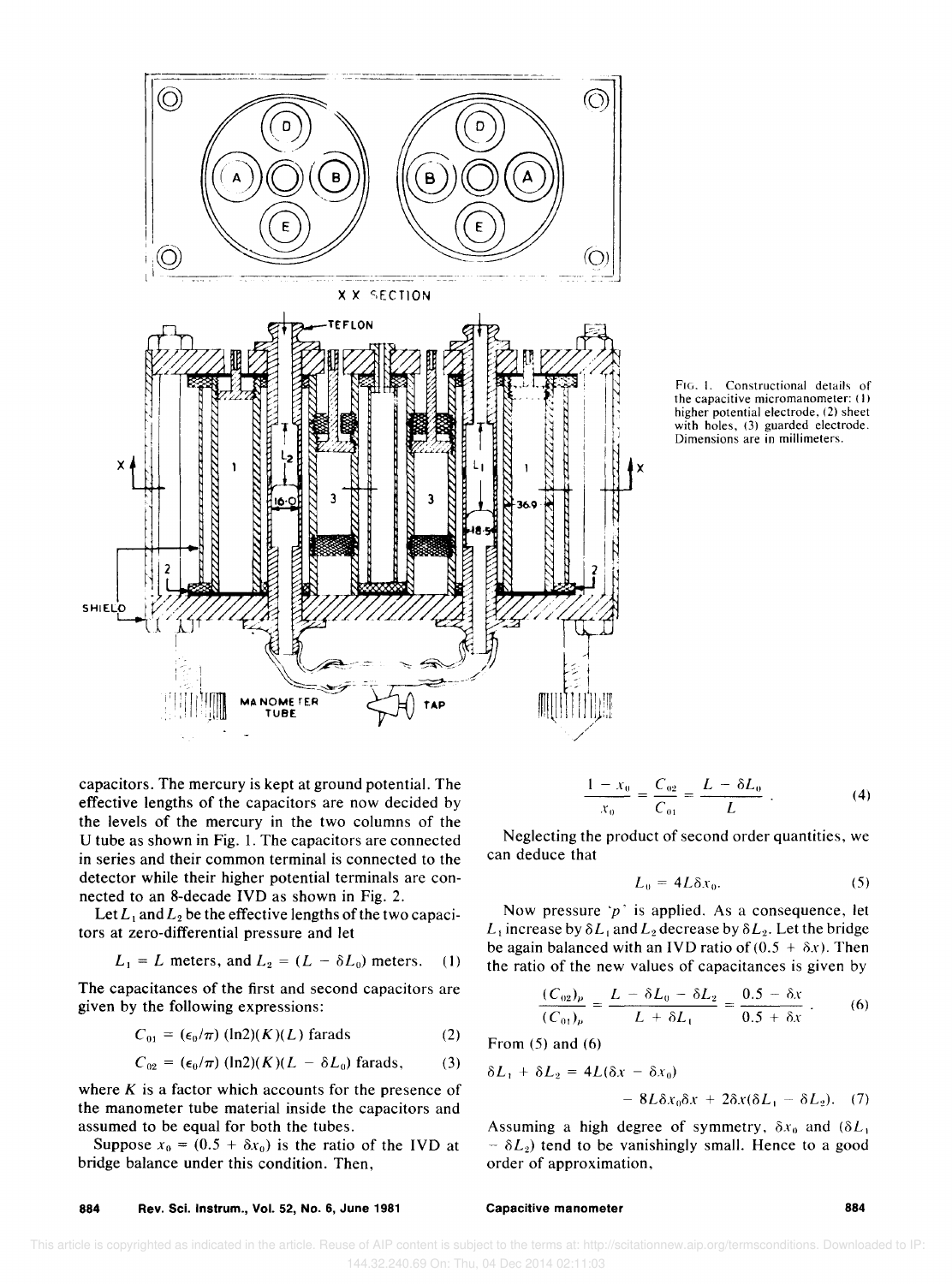$$
\delta L_1 + \delta L_2 = 4L(\delta x - \delta x_0). \tag{8}
$$

The above derivation is made under the assumption that the two individual cross capacitances of each capacitor system are equal. For a more accurate treatment, their average value may be measured and taken into consideration. It is possible to find the ratio of the two average cross capacitances by measuring an appropriate set of three ratios of the four cross capacitances taken two at a time, with the help of the circuit shown in Fig. 2.

In a U-tube manometer, differential pressure is expressed in terms of the density of liquid, gravity, and the changes in liquid level in the two limbs, i.e.,  $p = \rho g(\delta L_1)$  $+ \delta L_2$ ). Hence

$$
p = 4 \rho g L(\delta x - \delta x_0). \tag{9}
$$

Thus the differential pressure can be measured in terms of the readings of the IVD with and without the applied pressure and in terms of the constants  $g, \rho$ , and  $L$ . The value of  $L$  is initially electrically determined by the following procedure. (a) The average cross capacitance of the first capacitor without the manometer tube is measured with the bridge circuit of Fig. 2 using a reference capacitor (which itself may be a cross capacitor). (b) The manometer tube without mercury is now inserted in the cross capacitor and the new value of average cross capacitance is measured in the same manner as above. (c) The ratio of the two average cross capacitances in (b) and (a) yields the value of *K* in Eq. (2). (d) After filling up the manometer tube with mercury,  $C_{01}$  is measured with the circuit of Fig. 2, replacing the second capacitor by a reference capacitor.  $L$  is then computed from Eq. (2) using the value of *K* determined as above.

#### II. CONSTRUCTIONAL DETAILS

The cross-sectional view of the prototype model constructed is shown in Fig. 1.

Precisely machined brass cylinders (36.9 mm o.d.) are mounted parallel to each other with their axes passing through the corners of a square. The gap between two adjacent cylinders is taken to be 3 mm (less than one tenth of the diameter as suggested by Thompson).6 Two adjacent cylinders in each of the cross capacitors are provided with guard electrodes to enable measurement of the two cross capacitances. The design value of the guarded length of each capacitor (including half the insulating gap thickness at each guard) is 179.70 mm.

The cylinders are kept in position with the help of two thick top and bottom perspex sheets in which matching holes are bored with a jig boring machine with an accuracy of  $\pm 5 \mu \text{m}$ . The whole system is made to rest between two thick stainless steel plates with appropriate insulation for the high potential electrodes. The angle between the plates and cylinders is checked to be 90°.

The vertical portions of the U-tube manometer are made of teflon tubes having an internal diameter of 16 mm and an external diameter of 18.5 mm. Teflon is chosen in preference to materials like glass and perspex owing to its low coefficient of friction, low dielectric constant,



FIG. 2. Circuit arrangement;  $T_1$ —isolating transformer,  $T_2$ —8decade inductive voltage divider, A-amplifier, CRO-oscilloscope detector,  $C_{12}$ ,  $C_2$ -right hand and left hand cross capacitors.

low absorption of moisture, high temperature stability, and easy machinability.<sup>9</sup> The tubes are made out of teflon rods taking extreme care in fabrication to have a uniform cross section throughout the length. A tap is provided in the U bend made of polyethylene tube to take out mercury.

## III. ANALYSIS OF ERRORS

The differential pressure is measured in terms of the fixed constants and measured values in accordance with Eq. (9). The contribution of these quantities to the uncertainty of the measured differential pressure and other sources of error is now discussed.

The errors may be broadly divided into those proportional to the measured differential pressure, for example, those contributed by the uncertainties in the values of  $g$ ,  $\rho$ ,  $L$ , and those independent of pressure like varying fringing and capillary effects, varying temperature gradients, etc.

## A. Gravity (g)

The ambient value of the acceleration due to gravity at any location can be calculated with an uncertainty of 100 ppm or less. If necessary it can be measured with special arrangements with an absolute accuracy of 1 ppm or less.

## B. Density  $(\rho)$

Since mercury does not dissolve gases and is easily purifiable, the density is quite reproducible and its value at any temperature is available with an accuracy of 1 ppm. $3$ 

## C. Length (L)

Contributions to the error in the determined value of the length  $L$  arise from the uncertainty in the value of the reference capacitor, the inequality of the two cross capacitances, constancy of the value of  $K$ , and fringing effect at the mercury surface.

In our experiments a General Radio reference capacitor having an accuracy of 5 ppm has been used. The two values of the cross capacitance of the capacitor system built were found to differ by less than 0.1%, thereby

Capacitive manometer and the state of the state and state and state and state and state and state and state and state and state and state and state and state and state and state and state and state and state and state and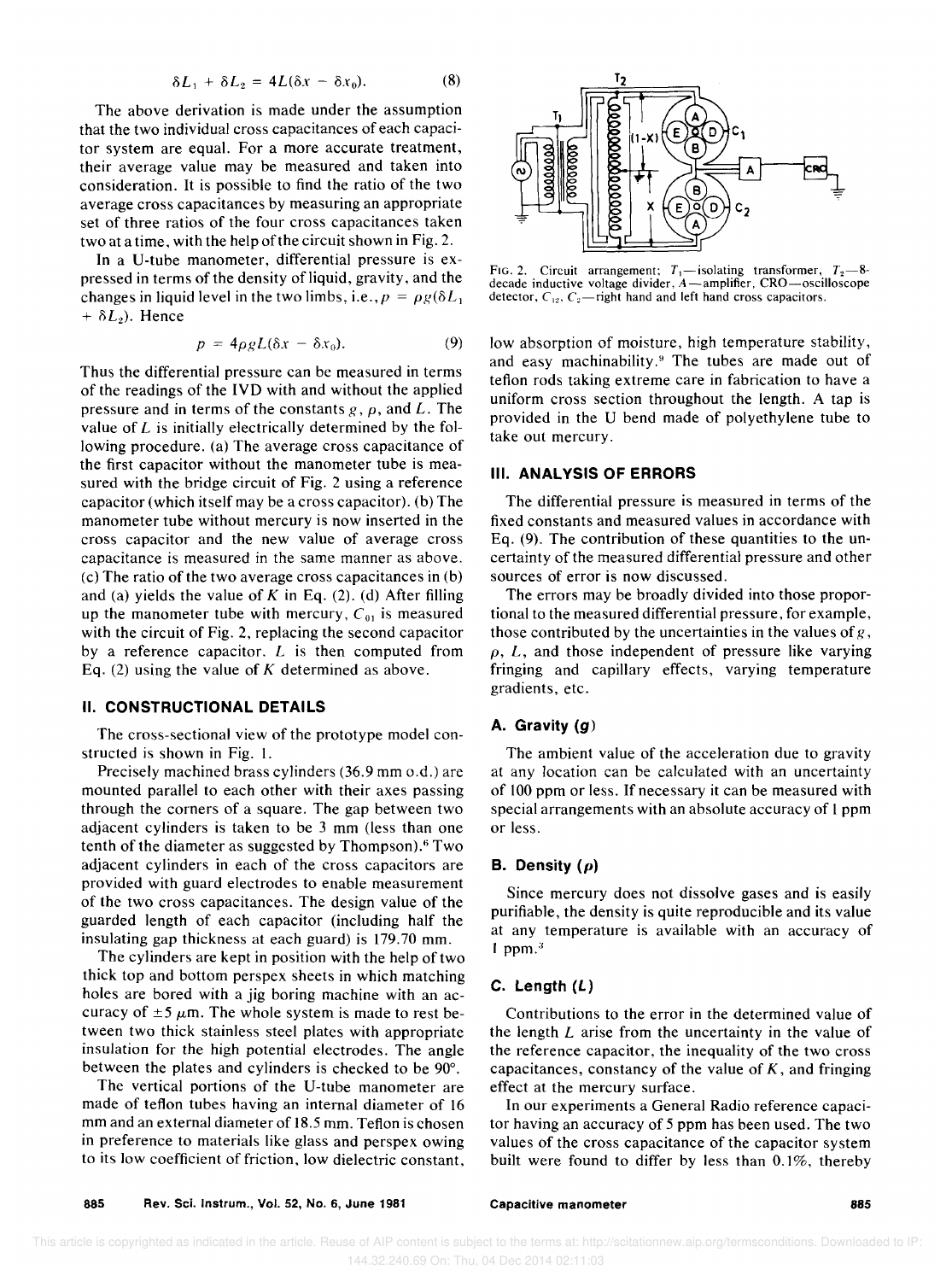TABLE I. Monitoring of zero reading in a working day. Constant of the unit  $(\partial p/\partial x) = 56704.7$  Pa.

| TABLE III. Results of the test for checking the uniformity of the value |
|-------------------------------------------------------------------------|
| of K (mercury is dropped slowly).                                       |

| Time<br>of day | Temperature      | I.V.D. Ratio at zero<br>differential pressure |
|----------------|------------------|-----------------------------------------------|
| 9 AM           | $27.0\degree C$  | 0.500520                                      |
| 11 AM          | $26.5^{\circ}$ C | 0.500526                                      |
| 1 PM           | $26.0\degree C$  | 0.500523                                      |
| 3 PM           | $25.9^{\circ}$ C | 0.500525                                      |
| 5 PM           | $26.0\degree C$  | 0.500522                                      |

enabling the mean capacitance value to be related to length with an error of less than 0.1 ppm.

Nonuniformity of the value of  $K$  along the length of the capacitor arises due to variation in dimensions, dielectric constant, and positioning of the manometer tube. By employing a manometer tube made of a material having a low dielectric constant with a large diameter and small wall thickness, the value of  $K$  can be made to approach unity, a value which it would take in the absence of the manometer tube. Thereby the percentage variation in *K* due to variations in the above mentioned parameters will be greatly restricted. In the system built, the experimentally determined values of *K* for the two limbs are 1.0582 and 1.0581. To check indirectly the uniformity of *K* along the length of the capacitor, an experiment was performed, as described in the next section, to evaluate the variation in the ratio of capacitances of the two cross capacitors for equal lengths. It is observed that this ratio does not vary by more than 12 ppm over an appreciable range.

The fringing effect at the mercury surface at one end of the capacitor causes the value of L calculated from Eq. (2) by the procedure described in Sec. II to be slightly smaller than the actual length of the capacitor. However, as long as there exists a reproducible fringing effect in both the tubes with and without the pressure, it is the same modified value of L which enters Eq.  $(9)$  and hence the error gets cancelled.

An error is introduced if the cylinders are not kept vertical on the horizontal stainless steel plate. If the

|  | TABLE II. Repeatability of zero reading after pressure excursions. |  |  |  |  |
|--|--------------------------------------------------------------------|--|--|--|--|
|--|--------------------------------------------------------------------|--|--|--|--|

| Sl. no. | Pressure<br>pascals | I.V.D. Ratio |
|---------|---------------------|--------------|
| 1.      | $\bf{0}$<br>100     | 0.500513     |
| 2.      | 0<br>$-100$         | 0.500515     |
| 3.      | $\bf{0}$<br>100     | 0.500512     |
| 4.      | $\bf{0}$<br>200     | 0.500513     |
| 5.      | $\bf{0}$<br>500     | 0.500515     |
| 6.      | $\bf{0}$<br>1000    | 0.500513     |
| 7.      | $\bf{0}$            | 0.500517     |

886 Rev. Sci. Instrum., Vol. 52, No.6, June 1981

| Sl. no. | Reduction in height<br>of mercury column | I.V.D. Ratio<br>at zero diff.<br>pressure |
|---------|------------------------------------------|-------------------------------------------|
|         | 0.0                                      | 0.500514                                  |
| 2.      | $0.5 \text{ cm}$                         | 0.500514                                  |
| 3.      | $1.0 \text{ cm}$                         | 0.500513                                  |
| 4.      | $2.0 \text{ cm}$                         | 0.500516                                  |
| 5.      | $3.0 \text{ cm}$                         | 0.500515                                  |
| 6.      | $5.0 \text{ cm}$                         | 0.500516                                  |
| 7.      | $7.0 \text{ cm}$                         | 0.500516                                  |

angle between the vertical line and the axis of the cylinders is  $\theta$  rad, then the vertical component of the level difference in the manometer is  $\cos\theta$  times  $(\delta L_1 + \delta L_2)$ , leading to a relative error of  $\theta^2/2$  for small values of  $\theta$ . This cosine error is made negligible by careful grinding of the base plate and lapping of the bottom ends of the cylinders. Fine threads provided on the base permit the horizontal alignment of the latter. To limit the cosine error to 10 ppm, the tilt angle needs to be kept below 0.25°.

Capillary depressions in the two manometer tubes and variations in the meniscus shape are minimized by having a fairly large manometer tube diameter  $(\geq 15 \text{ mm})$  as recommended by standards $10$  and using mercury free from impurities. Errors are caused in our system only due to the *variations* in the capillary depressions and fringing effects due to varying meniscus shapes. As the contact angle of mercury with teflon is considered fairly reproducible,<sup>9</sup> the errors on this account can be expected to be small. The results of an experiment described in the

TABLE IV. Comparison of readings with a mechanical micromanometer.

| Sl. no. | Reading of<br>mechanical<br>micromanometer,<br>mm methanol<br>(pascals) | I.V.D.<br>Ratio at<br>bridge<br>balance $x$ | $\delta x - \delta x_0$ | Calculated<br>pressure,<br>pascals |
|---------|-------------------------------------------------------------------------|---------------------------------------------|-------------------------|------------------------------------|
| 1.      | 0                                                                       | 0.500523                                    |                         |                                    |
| 2.      | 5.000<br>(39.132)                                                       | 0.501228                                    | 0.000705                | 39.977                             |
| 3.      | 10.000<br>(78.265)                                                      | 0.501880                                    | 0.001357                | 76.948                             |
| 4.      | 15.000<br>(117.397)                                                     | 0.502603                                    | 0.002080                | 117.946                            |
| 5.      | 20.000<br>(156.529)                                                     | 0.503287                                    | 0.002764                | 156.732                            |
| 6.      | 25.000<br>(195.66)                                                      | 0.503943                                    | 0.003420                | 193.930                            |

Reference Capacitor used: General Radio type 1404. 10 pF value. Value of K (determined experimentally) =  $1.0582$ . Initial length L (determined experimentally) =  $0.10709$  m. Density of mercury at 26°C = 13531.14 *Kg/m3.*  Value of acceleration due to gravity = 9.78309 *m/s'.*  Constant of the unit  $(\delta p/\delta x) = 56704.7$  Pa. IVD ratio at zero diff. pressure  $x_0 = 0.500523$ ,  $\delta x_0 = 0.000523$ . Difference in length  $\delta L_0 = 0.000224$  m. Density of methanol (as given by the manufacturer of mechamcal

micromanometer) = 800 *Kg/m3.* 

#### Capacitive manometer and the state of the state and state and state and state and state and state and state and state and state and state and state and state and state and state and state and state and state and state and